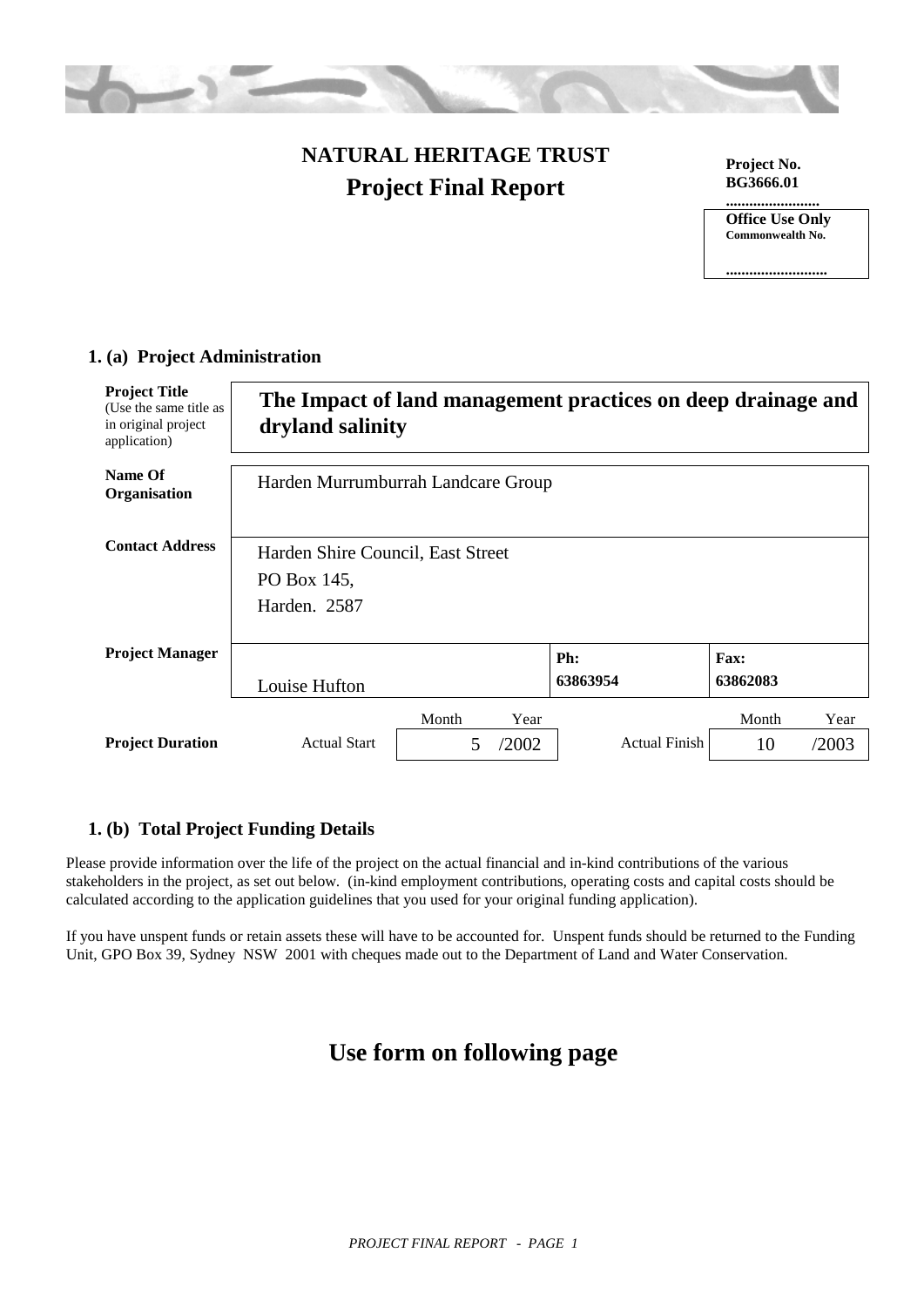# **Expenditure Statement**

|                                                                                              | (a)              | (b)                              | (c)                    | (d)                    | <b>Total</b> |
|----------------------------------------------------------------------------------------------|------------------|----------------------------------|------------------------|------------------------|--------------|
|                                                                                              | <b>NHT Funds</b> | Proponent<br><b>Contribution</b> | Other<br>Contributor 1 | Other<br>Contributor 2 | $(a+b+c+d)$  |
|                                                                                              |                  | (funds and in-kind)              | (funds and in-kind)    | (funds and in-kind)    |              |
| <b>INCOME</b>                                                                                |                  |                                  |                        |                        |              |
| (do not include GST component)                                                               |                  |                                  |                        |                        |              |
| Funds received Year 1                                                                        | \$115,071        | \$78,100                         | \$17,600               | \$44,000               | 254,771      |
| Funds received Year 2                                                                        |                  |                                  |                        |                        |              |
| Funds received Year 3                                                                        |                  |                                  |                        |                        |              |
| Funds received Year 4                                                                        |                  |                                  |                        |                        |              |
| * Interest (over \$500)<br>received on banked grant<br>funds                                 |                  |                                  |                        |                        |              |
| <b>Total Income</b>                                                                          | \$115,071        | \$78,100                         | \$17,600               | \$44,000               | 254,771      |
| <b>EXPENDITURE #</b>                                                                         |                  |                                  |                        |                        |              |
| (add to item description as<br>per your application)                                         |                  |                                  |                        |                        |              |
| - Paid employment                                                                            |                  |                                  |                        |                        |              |
|                                                                                              |                  |                                  |                        |                        |              |
| - Operating                                                                                  |                  |                                  |                        |                        |              |
|                                                                                              |                  |                                  |                        |                        |              |
|                                                                                              |                  |                                  |                        |                        |              |
| - Capital                                                                                    | \$115,071        |                                  | \$17,600               | \$44,000               |              |
|                                                                                              |                  |                                  |                        |                        |              |
| - In-kind employment                                                                         |                  | \$78,100                         |                        |                        |              |
| <b>Total Expenditure</b>                                                                     | \$115,071        | \$78,100                         | \$17,600               | \$44,000               | 254,771      |
|                                                                                              |                  |                                  |                        |                        |              |
| <b>Funds Remaining</b><br><b>Unspent</b><br>(Total Income minus Total<br><b>Expenditure)</b> |                  |                                  |                        |                        |              |
|                                                                                              |                  |                                  |                        |                        |              |

*\* Under the Project Terms and Conditions any interest earned is to be retained for the project.*

*# You may need to check your project application for actual expenditure categories.*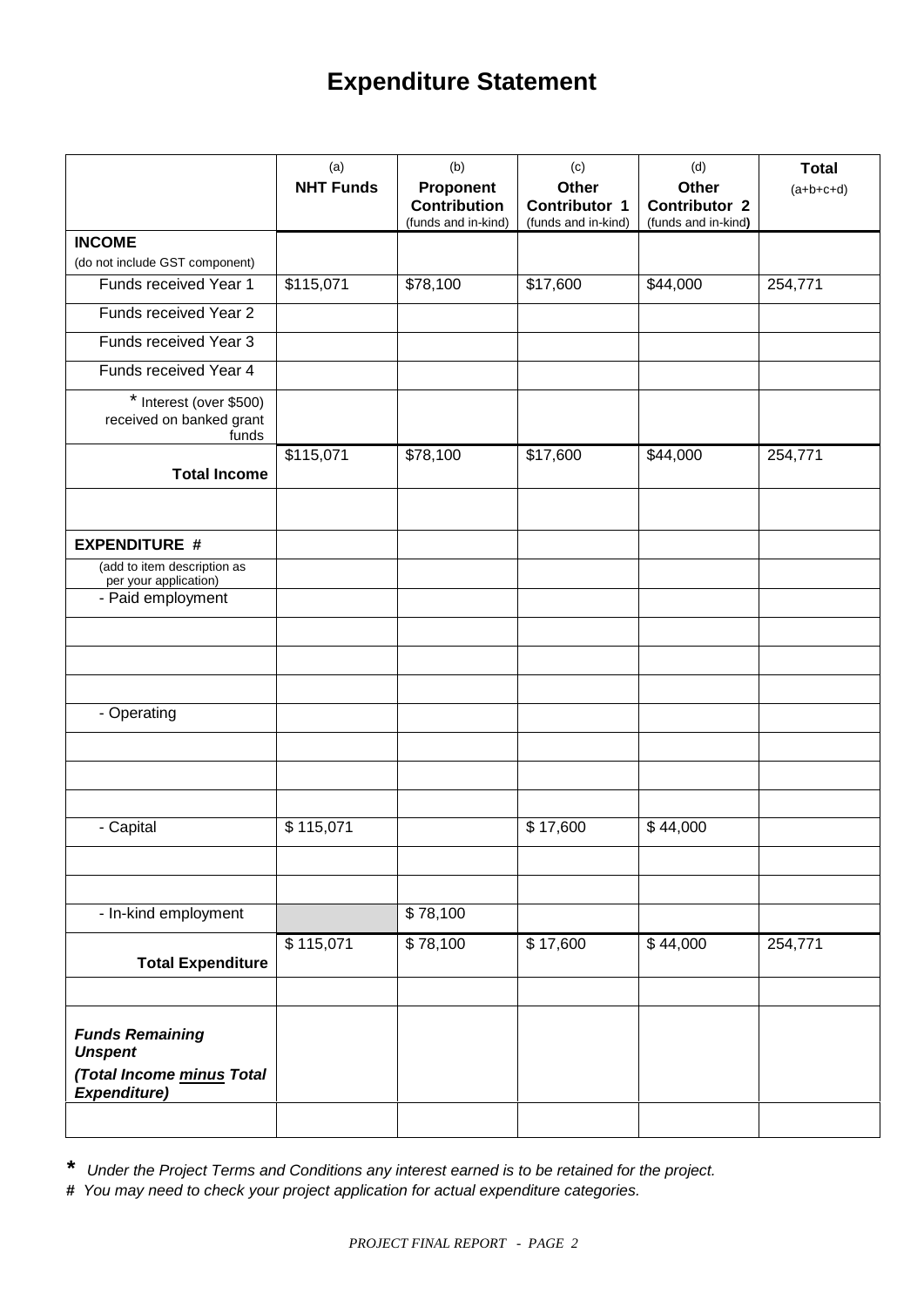## **2(a). Describe the issues or problems addressed by the project**

Provide a brief summary of the issues or problems that your project tackled, what you did in your project to resolve these and well it worked.

## Drought – therefore lack of moisture made installation difficult and delayed.

This project has successfully installed an array of instruments on five farms in the Harden and Yass Shire that will indefinitely record the impacts of conventional and changed land-use practices on deep drainage and dryland salinity. The instrumentation consists of soil moisture sensors, rain gauges, data loggers and telemetry. At each farm a data logger and telemetry unit is installed on a fence line that divides two or three paddocks. Communication and power cables run underground to instruments that are buried 15-70 m from the fence line in each paddock. Data on the water use efficiency and deep drainage of the different land uses across the fence line were first recorded in late 2002 and now being relayed to a computer at CSIRO. Prototype webbased applications have been developed to automatically display and distribute data collected from the farms. These applications will allow the public to view the impacts of their land-use practices on water use efficiency and deep drainage for the foreseeable future.

Installation of the equipment began in 2002 and was made difficult by the very, dry and hard soil conditions resulting from the drought. CSIRO made use of the dry conditions to delay the deployment of the drainage meters so that the meter can be improved and redesigned. The new meters will be deployed during the winter of 2003. The installation phase of the project will then be complete.

The first public meeting has been held in April 2003 to discuss this project. At this meeting farmers, their advisors and CSIRO agreed upon the form and content of the web-based application that will be the main method of informing the community on the future outcomes of this project. These web pages are currently under construction and will be completed by the end of winter 2003.

It is anticipated another report will be forwarded when the web site is operational providing you with the details and how to access the data.

## **2(b). Project Performance against objectives/milestones.**

Please provide information on the overall achievements of your project against your planned objectives and milestones. Indicate important achievements you have made in addition to your planned objectives. In some cases you may have had difficulties, or were unable to meet all, or some of your objectives. This should not be regarded as a failure. Please indicate if this has occurred and give an assessment of factors contributing to the difficulties (eg climatic conditions, group dynamics, late arrival of funds, inappropriate planning, local government regulations).

| What did you set out to do?                               | Comment on the extent to which your<br>objectives were met.                                                                                                                                                                                                              | How did you measure your<br>achievements, eg photos,<br>surveys, attendance at seminars.                    |
|-----------------------------------------------------------|--------------------------------------------------------------------------------------------------------------------------------------------------------------------------------------------------------------------------------------------------------------------------|-------------------------------------------------------------------------------------------------------------|
| Deploy drainage meters in<br>different production systems | Soil moisture sensors, rain gauges, data<br>loggers and telemetry have been<br>successfully installed. Installation of<br>drainage meters have been delayed due<br>to dry hard soil conditions (drought)<br>and redesign but will be installed by<br>end of winter 2003. | Instruments were installed and<br>all functioned to specification.<br>Improved design of drainage<br>meter. |

## **ACHIEVEMENTS AND IMPEDIMENTS**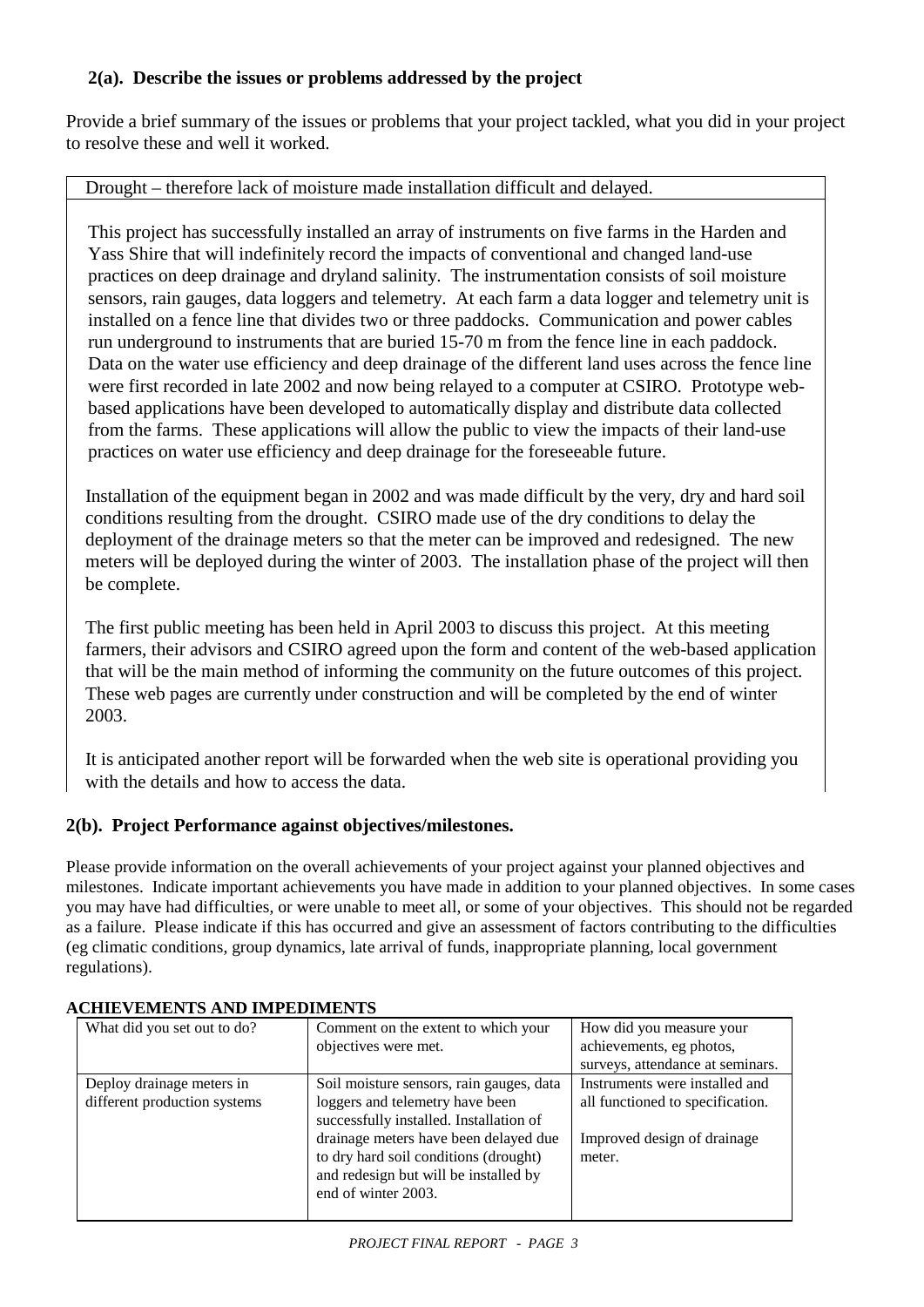| Monitor the array of instruments<br>for three years                                | Monitoring began in late 2002 and is<br>continuing.                                                                                           | Data collected and stored                                                   |
|------------------------------------------------------------------------------------|-----------------------------------------------------------------------------------------------------------------------------------------------|-----------------------------------------------------------------------------|
| Bring together farmers and<br>researchers to raise awareness of<br>dryland issues. | Researcher Dr Warren Bond from<br>CSIRO has addressed the project<br>participants                                                             | Meeting s between farmers and<br>researchers.                               |
| Develop links with other projects                                                  | CSIRO researcher Dr Warren Bond<br>and ANU researcher Dr Terry Murphy<br>have joined this project for mutual<br>benefit.                      | Other research projects<br>connected with this project.                     |
| Communicate the measurements<br>and project outcomes to<br>community.              | Public meetings have been held to<br>discuss project direction. Articles have<br>been published in local newspapers and<br>grower's journals. | Articles written and published.<br>Meetings were held and well<br>attended. |
| Web site                                                                           | Delay in installation of drainage meters<br>meant a delay in web site finalisation -<br>anticipated to be operational by<br>October, 2003     |                                                                             |
|                                                                                    |                                                                                                                                               |                                                                             |

#### **Comments from participants in the project.**

The drainage meters have been installed along with equipment needed to carry out automatic measurements. The data that is to be collected will be invaluable in providing information as to water movement below the plant root zone under differing fertiliser/lime grazing treatments on native based perennial pastures.

#### **Fiona Leech, Extension Agronomist, NSW Agriculture, Yass.**

The Drainage Project will enable Land Managers in the area to determine the amount of water that is leaking into the water table with different land uses. This knowledge will then allow more informed decisions to be made over a micro-catchment on a suitable mix of land uses so as to reduce the amount of water leaking into the ground water system and leading to dry land salinity.

#### **David Cusack, Mount View, Galong**

Whilst the dry conditions have limited the value of the results to date, I have no doubt that the project will be of immense value to all growers in the district once normal seasonal conditions resume. Especially in relation to warnings re potential leaching of nitrates in crop & subsoil drainage of water & nutrients from under perennial pastures.

#### **Jim Wright, Agricultural Consultant, Harden District Rural Advisory Service**

The aim of this project was to allow the installation of deep drainage meters at the Binalong ASA site. This gives ASA a linkage to a much bigger Landcare/CSIRO project (funded by NHT) which is monitoring deep drainage under a range of pasture and cropping systems.

As measuring is automated, monitoring of deep drainage will continue over the lifetime of the equipment. This information will be posted publicly on the CSIRO web site.

#### **Bill Schumman, Extension Officer, Acid Soil Action, NSW Agriculture, Queanbeyan.**

This project is the culmination of a lot of hard work and detailed planning. It allows the use of the latest technology to produce meaningful information on how to maximise our production systems by fully understanding and then utilising available moisture.

#### **Tony Flanery, Lowlynn, Galong.**

Paul's drainage work is essential, in order to determine water use efficiency, which has been guesswork up until now. Having been associated with his work at the CSIRO site at "Oxton Park" for the last year, I have been able to focus on the drainage effect of individual rainfall events, and the effect crop growth stage has had on these events. Any management decisions that can reduce profile leakage will increase production will benefit the bottom line for both the producer and the environment, particularly relating to salinisation.

#### **P. O'Connor, Oxton Park, Harden. 2587**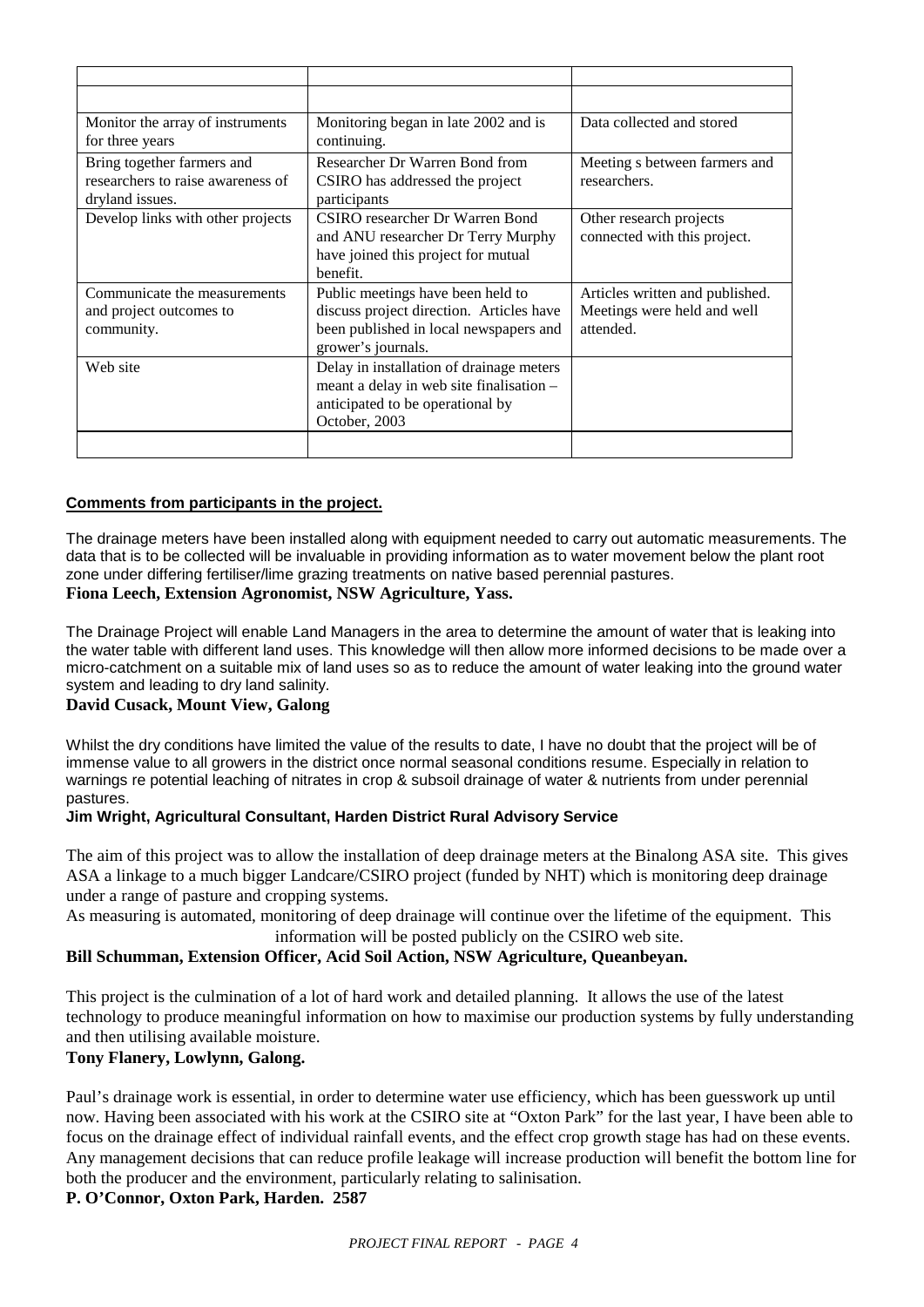#### **3(a)** On-ground Outputs (total outputs achieved since the start of the project. Use original application to supply whole of project targets)

#### **3(b) Other Outputs**

| <b>Achievements (product or service)</b>                                                                                                                      | <b>Description</b>                                                                                                                                                                    | <b>Quantity</b>                                                                      |                       |
|---------------------------------------------------------------------------------------------------------------------------------------------------------------|---------------------------------------------------------------------------------------------------------------------------------------------------------------------------------------|--------------------------------------------------------------------------------------|-----------------------|
|                                                                                                                                                               |                                                                                                                                                                                       | <b>Total outputs achieved</b>                                                        | <b>Project Target</b> |
| <b>Education and awareness</b> (including adoption<br>of best management practices)                                                                           |                                                                                                                                                                                       |                                                                                      |                       |
| Type of publication (report, brochure, book) or<br>activity (demonstration, field day) and topic                                                              | Target audience and location                                                                                                                                                          | Quantity                                                                             |                       |
| Web site is still to be finalised and consultation<br>for design and community requirements are<br>underway.                                                  | Jugiong Creek Catchment but<br>information will be invaluable to the<br>farming community on the south west<br>slopes of NSW>                                                         |                                                                                      |                       |
|                                                                                                                                                               |                                                                                                                                                                                       |                                                                                      |                       |
| <b>Training</b>                                                                                                                                               |                                                                                                                                                                                       |                                                                                      |                       |
| Purpose and type of training activity                                                                                                                         | Target audience and location                                                                                                                                                          | Number of courses/workshops and number of people<br>trained (and target for project) |                       |
| Group requirements                                                                                                                                            | Farmers, Harden                                                                                                                                                                       | 1 (to date more will be<br>held once web site is<br>available)                       | 20                    |
|                                                                                                                                                               |                                                                                                                                                                                       |                                                                                      |                       |
| <b>Planning</b>                                                                                                                                               |                                                                                                                                                                                       |                                                                                      |                       |
| Name of plan or feasibility study (including project<br>development and marketing strategies) and area of<br>strategy (eg. regional, catchment, subcatchment) | Purpose of plan. Indicate priority issues<br>identified (eg groundwater management,<br>nutrient management, river restoration,<br>salinity, farm forestry feasibility studies<br>etc) | Number published                                                                     |                       |
|                                                                                                                                                               |                                                                                                                                                                                       |                                                                                      |                       |
| <b>Monitoring</b>                                                                                                                                             |                                                                                                                                                                                       |                                                                                      |                       |
| What is being monitored?                                                                                                                                      | How many sites, how often? Indicate<br>major activities undertaken (eg surveying,<br>mapping, soil sampling) and at what<br>stages.                                                   | Number of people who participated                                                    |                       |
|                                                                                                                                                               |                                                                                                                                                                                       |                                                                                      |                       |
| <b>Resource inventory</b>                                                                                                                                     |                                                                                                                                                                                       |                                                                                      |                       |
| Purpose of inventory                                                                                                                                          | Indicate location. How many sites, how<br>often?<br>Is data to be included on Geographical<br><b>Information Systems?</b>                                                             | Area inventoried                                                                     |                       |
|                                                                                                                                                               |                                                                                                                                                                                       |                                                                                      |                       |

| 3(c)        | <b>Employee Information and Outputs:</b> Indicate how many salaried staff and/or contract staff were employed in your                          |
|-------------|------------------------------------------------------------------------------------------------------------------------------------------------|
|             | project, and the length and level of their employment. For each person, indicate the outputs they were responsible for delivering, in order of |
| importance. |                                                                                                                                                |

|                                                 | <b>Salaried staff</b> |                       | <b>Contractors or consultants</b> |                       |
|-------------------------------------------------|-----------------------|-----------------------|-----------------------------------|-----------------------|
|                                                 | <b>Total achieved</b> | <b>Project Target</b> | <b>Total achieved</b>             | <b>Project Target</b> |
| Number,<br>description, length<br>of employment |                       |                       |                                   |                       |
| Outputs (in priority<br>order)                  |                       |                       |                                   |                       |

## **4. Participation**

How many people have been actively involved in your project **20**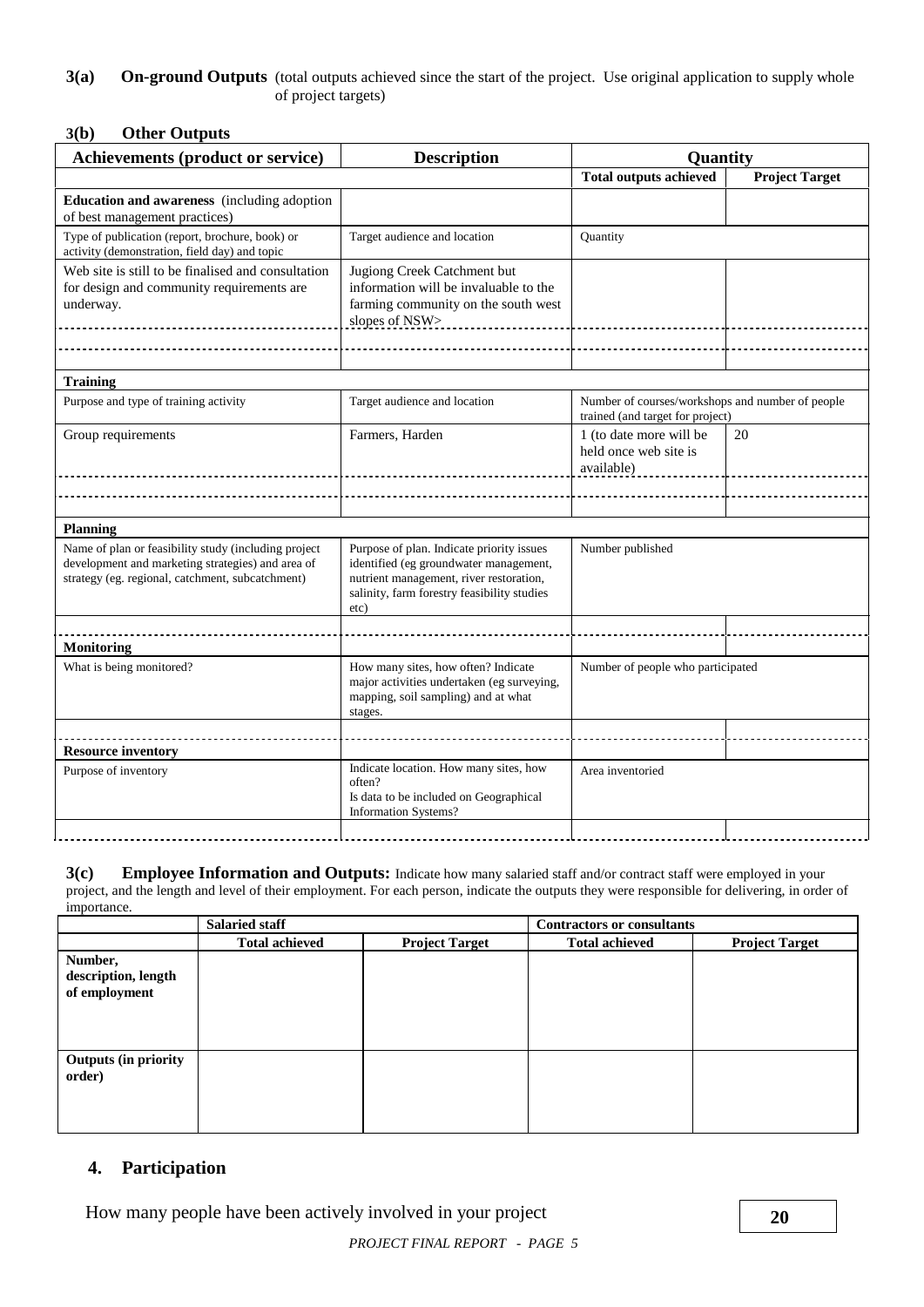Which stakeholder groups have been involved in the project? List major groups who contributed to the technical, practical, financial or administrative aspects of the project, eg community groups, schools, tertiary institute, research organisations, local government, State Government, business, Indigenous groups.

| Category                   | <b>Name of Group</b>           | <b>Type of Involvement</b> | <b>Number of Participants</b> |
|----------------------------|--------------------------------|----------------------------|-------------------------------|
| <b>Community Group</b>     | Harden Murrumburrah            | Provided sites and         | $\overline{4}$                |
|                            | Landcare Group                 | management of sites        |                               |
|                            |                                | once drainage metres       |                               |
|                            |                                | have been installed        |                               |
|                            | <b>Binalong Landcare Group</b> | Provided site and          | 1                             |
|                            |                                | management of site         |                               |
|                            | Harden Murrumburrah            | Administration             |                               |
|                            | Landcare Group                 |                            |                               |
| Research                   | $CSIRO$ – Land & Water         | Installation of drainage   |                               |
| Organisation               |                                | meters.                    |                               |
| <b>Private Consultants</b> | <b>Chandlers Landmark</b>      | Technical support          |                               |
|                            | Harden District Rural          | <b>Technical Support</b>   | 1                             |
|                            | <b>Advisory Service</b>        |                            |                               |
| <b>DLWC</b>                | Cowra & Cootamundra            | Technical support          | 2                             |

## **5. Implementing Regional, Catchment and Local Area Planning**

In what way has your project contributed to the development or implementation of a regional strategy or plan?

Jugiong Creek Catchment has been listed as high priority areas for water quality and salinity in the Murrumbidgee Catchment, this project aims to provide a tool that will assist farmers manage water quality & tables in our catchment.

## **6. Use of Project Results**

Has your project had any benefits for any other groups? If so, by whom and in what way. How has your project been publicised? Attach copies of media coverage or other publicity. Has acknowledgment been given to the Natural Heritage Trust? If you have a photographic record please provide copies.

This project has received wide publicity to date with copies of some of the newspaper articles attached.

The Condobolin Landcare group has also commenced a project to monitor the impacts of land-use on deep drainage and dryland salinity using the similar approach to the one used in this project.

## **7. Program Administration**

Please provide comments on administration of your project and your dealings with relevant government agencies.

No problems occurred in administration.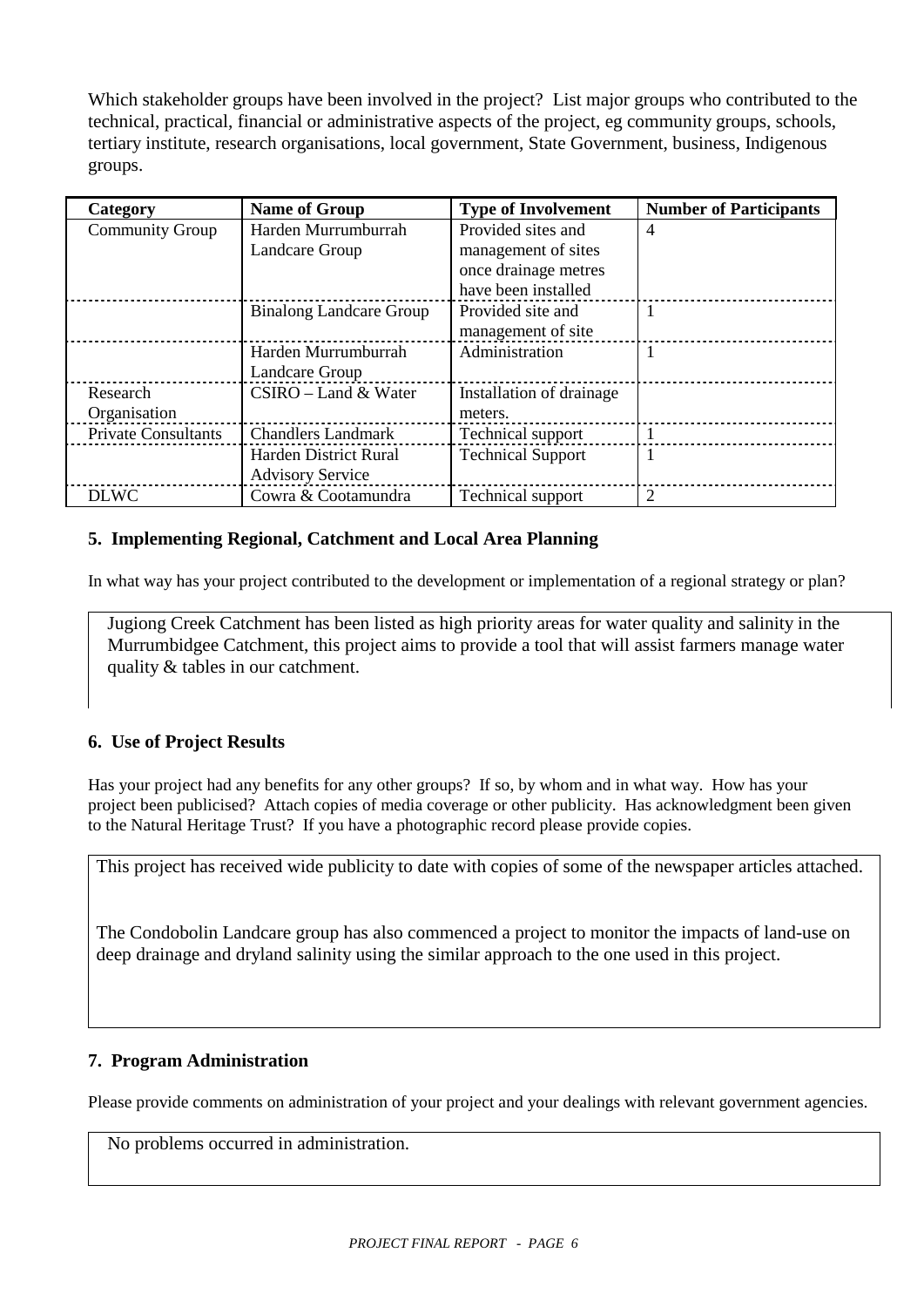## **8. Future Action**

How is your group planning to maintain the project after funding has ceased?

The site is to be managed by the landowners on whose land the drainage metres have been established. CSIRO will maintain the instruments should there be any technical faults.

Do you intend to seek further Natural Heritage Trust funding, or funding from other sources to undertake further activities?

No, at this stage it is unlikely that any further funding will be sort for this project.

## **9. Group Declaration:**

I declare that I am an authorised representative of the recipient organisation, that the information given on this form is complete and correct, and that expenditure of moneys paid under the financial agreement has been solely upon the project and in accordance with the terms of the Agreement and its conditions.

| <b>Name</b><br>(please print)             | John McGrath |                          | <b>Name</b><br>(please print)      | LouiseHufton               |                          |
|-------------------------------------------|--------------|--------------------------|------------------------------------|----------------------------|--------------------------|
| <b>Position in</b><br><b>Organisation</b> | Chairman     | <b>Phone</b><br>63821808 | <b>Position in</b><br>Organisation | <b>HMLG</b><br>Coordinator | <b>Phone</b><br>63863954 |
| <b>Signature</b>                          |              | Date                     | <b>Signature</b>                   |                            | Date                     |

## **FORM RETURN**

**The Final Report satisfies the reporting requirements under the Terms and Conditions of the Project Agreement. Please return this form to: Rural Investment Unit, Room 215 Department of Sustainable Natural Resources GPO Box 39 SYDNEY NSW 2001**

If you have produced a report or data collection as an output of this project please fill out the attached Metadata Entry form.

g:\lai\cfc\ecomgt\catchmnt\investment\nht 1\grant admin\forms\stdforms\nhtfin~2.doc